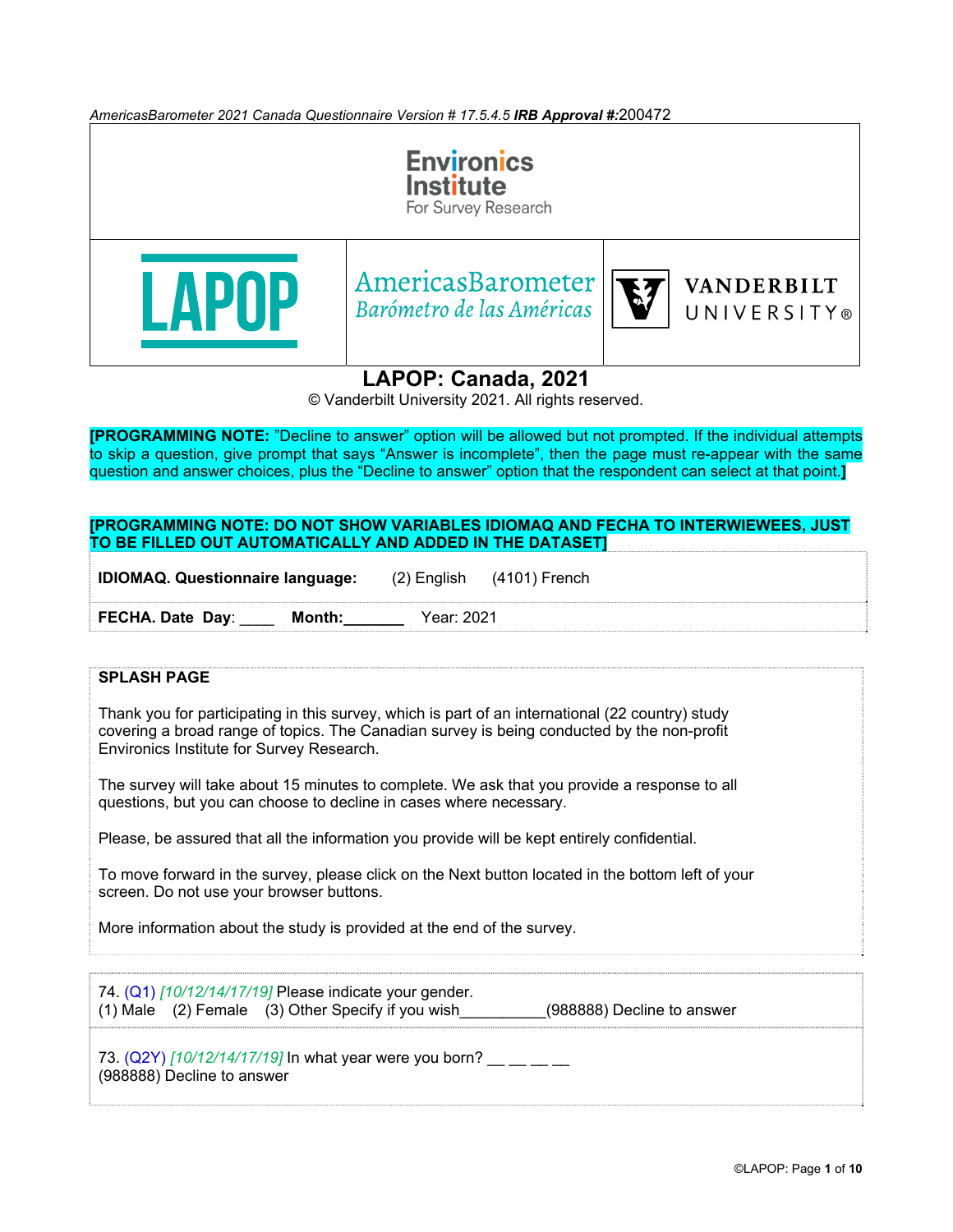76. (PROV) *[10/12/14/17/19]* In which province do you currently live? (01) Alberta (02) British Columbia (03) Manitoba (04) New Brunswick (05) Newfoundland (06) Nova Scotia (07) Ontario (08) Prince Edward Island (09) Quebec (10) Saskatchewan **1.** (LS3) *[10/12/14/17]* To begin, in general how satisfied are you with your life? Would you say that you are...?

(1) Very satisfied (2) Somewhat satisfied (3) Somewhat dissatisfied

(4) Very dissatisfied

(988888) Decline to answer

Next, we would like to ask some questions about the COVID-19 virus.

|                                                                                                                                                             | Verv<br>worried | Somewhat<br>worried | A little<br>worried | Not worried<br>at all | Decline to answer |
|-------------------------------------------------------------------------------------------------------------------------------------------------------------|-----------------|---------------------|---------------------|-----------------------|-------------------|
| <b>COVID2AT.</b> How worried are you about<br>the possibility that you or someone in<br>your household will get sick from<br>COVID-19 in the next 3 months? |                 |                     |                     |                       | 988888            |

**5.** (IDIO2). *[10/12/14/17/19]* Do you think that your current economic situation is better, the same as, or worse than it was twelve months ago?<br>(1) Better [Skip to SOCT1] (1) Better **[Skip to SOCT1]** (2) Same **[Skip to SOCT1]** (3) Worse **[Continue]**

(988888) Decline to answer **[Skip to SOCT1]**

**IDIO2COV.** And is that mainly due to the COVID-19 pandemic or another reason?

(1) The COVID-19 pandemic

(2) Another reason

(988888) Decline to answer

**2.** (SOCT1) [10/12/17/19] How would you describe the country's economic situation?

| (1) Very good | $(2)$ Good | (3) Neither good nor bad (fair) | $(4)$ Bad |
|---------------|------------|---------------------------------|-----------|
| (5) Very bad  |            |                                 |           |

(988888) Decline to answer

|                                                                                                                                                                                       | No            | Yes        | Decline to answer       |
|---------------------------------------------------------------------------------------------------------------------------------------------------------------------------------------|---------------|------------|-------------------------|
| <b>FS2.</b> In the past three months, because<br>of a lack of money or other resources,<br>did your household ever run out of<br>food?                                                | [Skip to IT1] | [Continue] | 988888<br>[Skip to IT1] |
| <b>FS2COVIDN.</b> And did that happen mainly because of the COVID-19 pandemic or for another reason?<br>(1) The COVID-19 pandemic<br>(2) Another reason<br>(988888) Decline to answer |               |            |                         |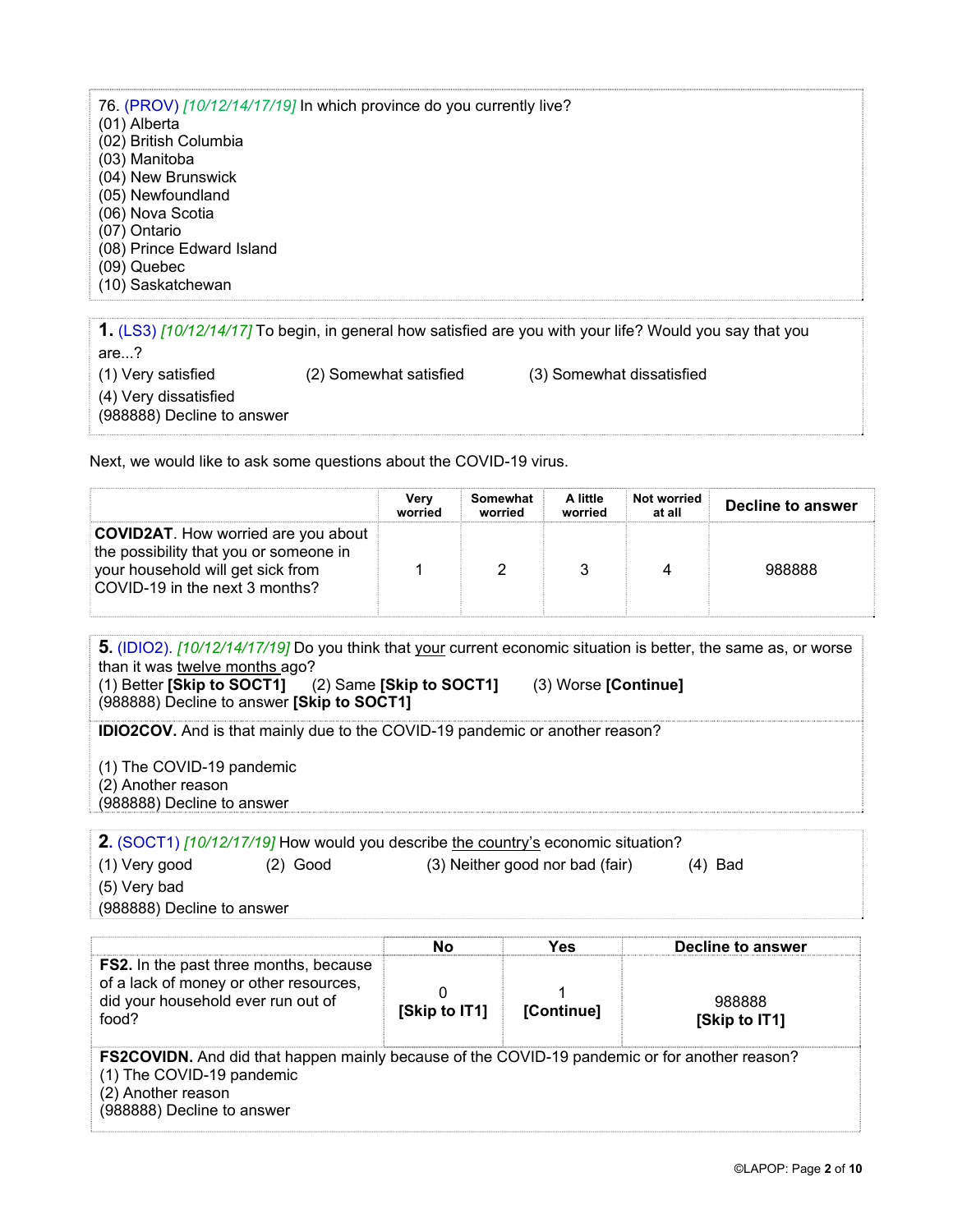Moving on from discussing COVID-19...

(IT1). *[06/0810/12/14/17/19]* Speaking of the people from around where you live, would you say that people in your community are very trustworthy, somewhat trustworthy, not very trustworthy or untrustworthy? (1) Very trustworthy (2) Somewhat trustworthy (3) Not very trustworthy (4) Untrustworthy (988888) Decline to answer

**12.** (L1). *[12/14/17/19]* Now, to change the subject.... The following scale goes from left to right, where "1" means LEFT and "10" means RIGHT. Nowadays, when we speak of political leanings, we talk of those on the left and those on the right. In other words, some people sympathize more with the left and others with the right.

According to the meaning that the terms "left" and "right" have for you, and thinking of your own political leanings, where would you place yourself on this scale?

|      |  |  |  |  | $\overline{\phantom{a}}$<br>10 | Decline to answer<br><b>(RRRRRR)</b> |
|------|--|--|--|--|--------------------------------|--------------------------------------|
| Left |  |  |  |  | <b>Right</b>                   |                                      |

| <b>40.</b> (JC15A) [10/12/14/17] Do you believe<br>that when the country is facing very difficult<br>$(1)$ Yes, it is<br>times it is justifiable for the Prime Minister of<br>justified<br>Canada to close the Parliament, and govern<br>without Parliament? | (988888) Decline to<br>$(2)$ No, it is<br>answer<br>not justified |
|--------------------------------------------------------------------------------------------------------------------------------------------------------------------------------------------------------------------------------------------------------------|-------------------------------------------------------------------|
|--------------------------------------------------------------------------------------------------------------------------------------------------------------------------------------------------------------------------------------------------------------|-------------------------------------------------------------------|

| <b>JCCOV1.</b> Do you believe that when there is |                  |                 |                   |
|--------------------------------------------------|------------------|-----------------|-------------------|
| a public health emergency like the COVID-        | $(1)$ Yes, it is | $(2)$ No, it is | (988888)          |
| 19 pandemic it is justifiable for the Prime      | iustified        | not iustified   | Decline to answer |
| Minister of Canada to postpone elections?        |                  |                 |                   |

**26.** (VIC1EXT). *[06/0810/12/14/17/19]* Now, changing the subject, have you been a victim of any type of crime in the past 12 months? That is, have you been a victim of robbery, burglary, assault, fraud, blackmail, extortion, violent threats, or any other type of crime in the past 12 months? (1) Yes (2) No (988888) Decline to answer

**25.** (AOJ11). *[06/0810/12/14/17/19]* Speaking of the neighborhood where you live and thinking of the possibility of being assaulted or robbed, do you feel very safe, somewhat safe, somewhat unsafe or very unsafe? (1) Very safe (2) Somewhat safe (3) Somewhat unsafe (4) Very unsafe (988888) Decline to answer

| Here are some things that can happen during<br>elections. Would you say they happen always,<br>sometimes or never in Canada? | <b>Always</b> | <b>Sometimes</b> | <b>Never</b> | Decline to<br>answer |
|------------------------------------------------------------------------------------------------------------------------------|---------------|------------------|--------------|----------------------|
| <b>COUNTFAIR1.</b> Votes are counted correctly<br>and fairly.                                                                |               |                  |              | 988888               |
| <b>COUNTFAIR2.</b> The rich buy the election<br>results                                                                      |               |                  |              | 988888               |
| <b>COUNTFAIR3.</b> Politicians can find out who<br>each person voted for.                                                    |               |                  |              | 988888               |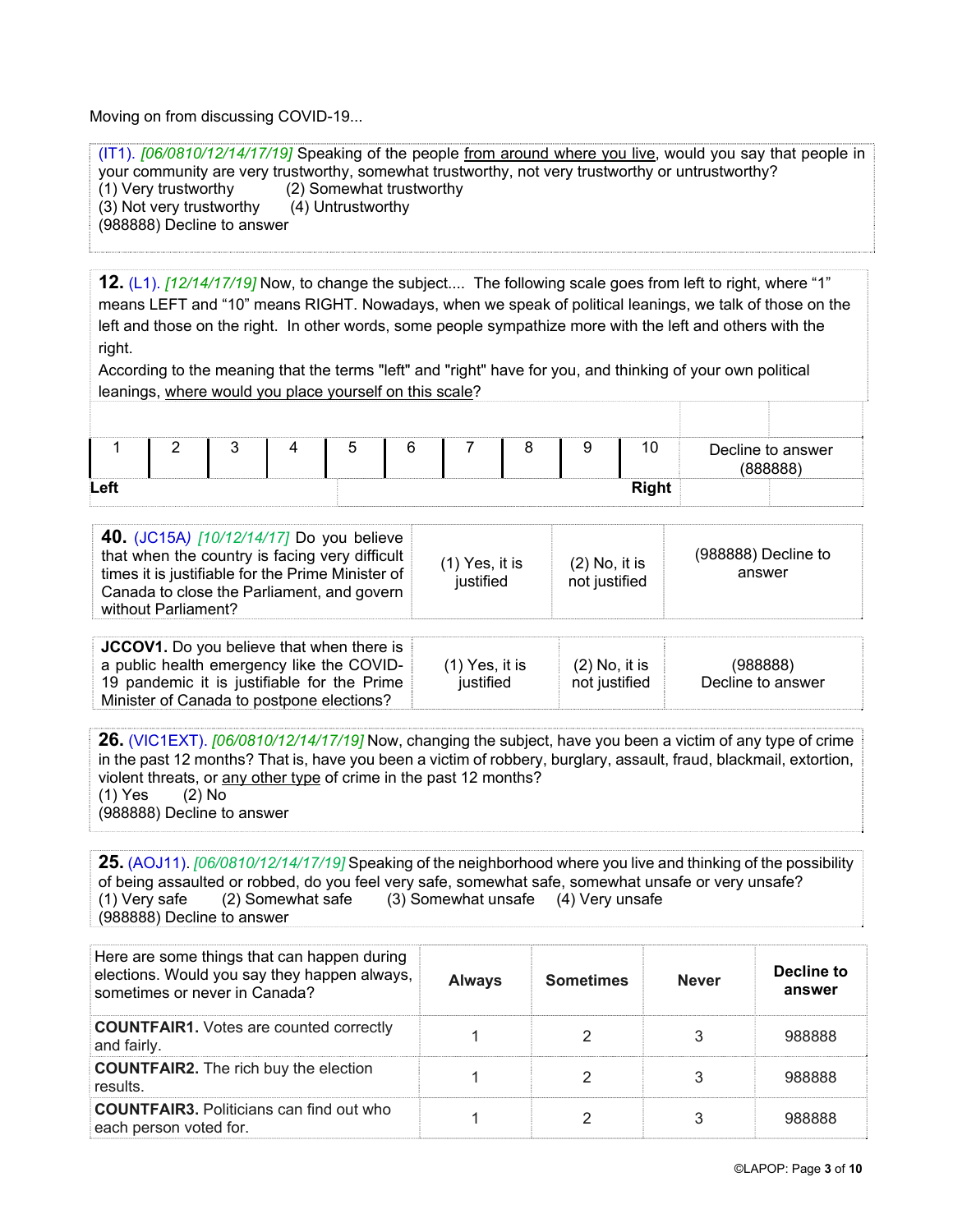| <b>COUNTFAIR4.</b> Some foreign governments    |  |  |
|------------------------------------------------|--|--|
| ⊧mav influence the election results of Canada. |  |  |

Countries organize themselves in different ways to make decisions. Which of the following ways is the one you think is best for Canada?

**WVSI2**. In deciding what laws to make, what do you think is best for Canada: should elected representatives of the people decide, or should citizens vote directly to decide each issue? (1) Elected representatives (2) Citizens vote directly

(988888) Decline to answer

**WVSI3**. In deciding what laws to make, what do you think is best for Canada: should a group of experts decide or representatives elected by the people decide?

(1) A group of experts

(2) Elected representatives

(988888) Decline to answer

**CANQ21B.** Thinking about Canada today, how important would you say it is for the federal government to create citizen assemblies where citizens debate issues and make recommendations about national laws? (1) Very important

(2) Somewhat important (3) Not too important

(4) Not at all important

(988888) Decline to answer

**[Programming Note: GIVE CHM1BN AND CHM2BN TO RANDOMIZED 50% OF SAMPLE]**

## **QUESTIONNAIRE A**

**CHM1BN**. Which political system seems best for Canada?

(1) A system that guarantees access to a basic income and services for all citizens, even if the authorities cannot be elected

(2) To be able to vote to elect the authorities, even if some people do not have access to a basic income and services

(988888) Decline to answer

(999999) Inapplicable

# **QUESTIONNAIRE B**

**CHM2BN.** Which political system seems best for Canada?

(1) A system that guarantees access to a basic income and services for all citizens, even if they cannot express their political opinions without fear or censorship

(2) A system in which everybody can express their political opinions without fear or censorship, even if some people do not have access to a basic income and services

(988888) Decline to answer

(999999) Inapplicable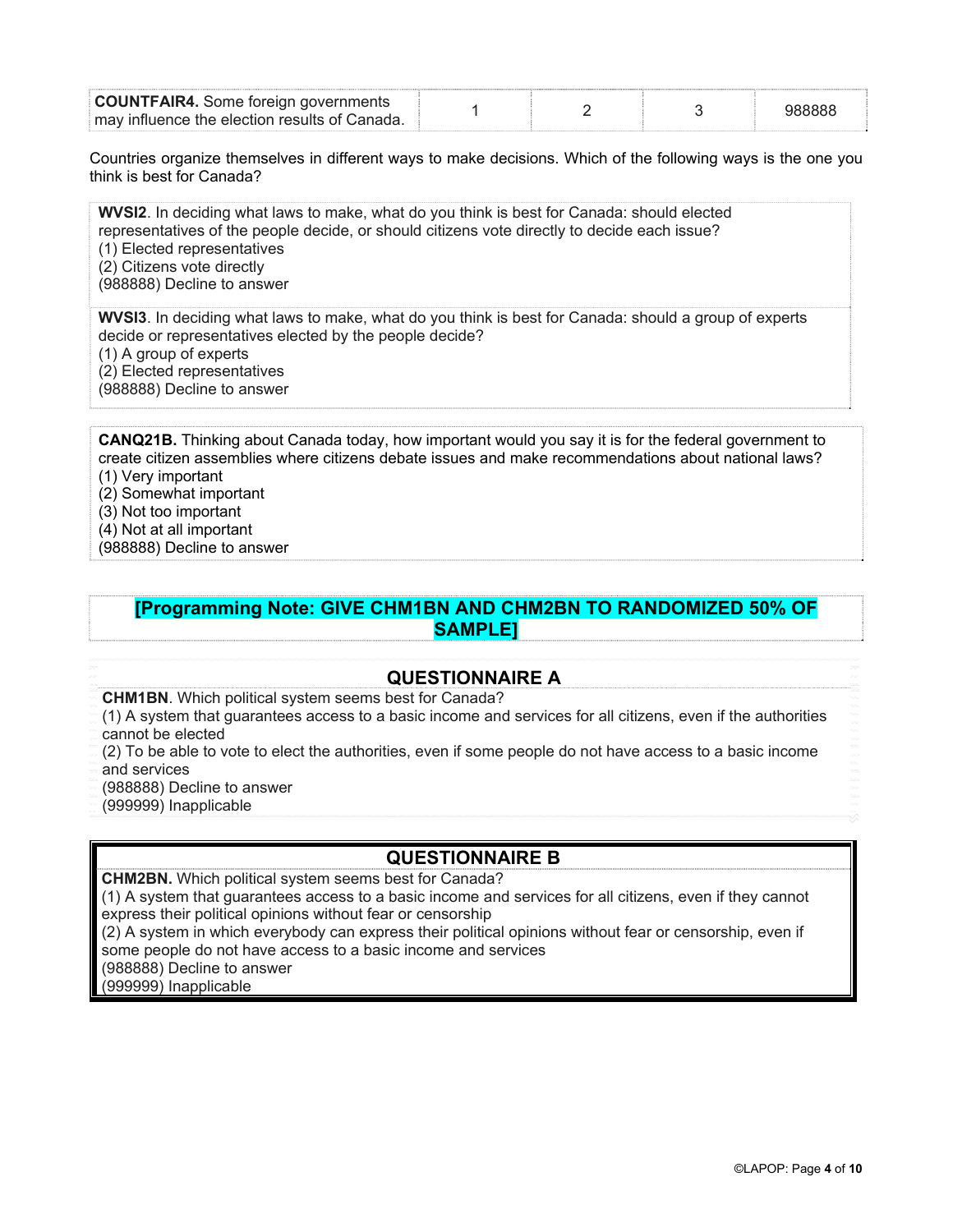| And thinking about types of<br>leadership                                                                                                                                                                                                                   | <b>Very Good</b> | Good | <b>Neither</b><br>Good nor<br><b>Bad</b> | <b>Bad</b> | <b>Very Bad</b> | Decline to answer |
|-------------------------------------------------------------------------------------------------------------------------------------------------------------------------------------------------------------------------------------------------------------|------------------|------|------------------------------------------|------------|-----------------|-------------------|
| <b>CSES6N.</b> Having a strong leader in<br>the government, even if the leader<br>bends the rules to get things done.<br>Would you say that it is very good,<br>good, neither good nor bad, bad, or<br>very bad as a form of government<br>for our country? |                  | 2    | 3                                        |            | 5               | 988888            |

Please answer the following questions using a number on a scale ranging from 1 to 7, where 1 means NOT AT ALL and 7 means A LOT. If your opinion is between not at all and a lot, you would choose an intermediate score.

|            | - |  |  |       | 988888            |
|------------|---|--|--|-------|-------------------|
|            |   |  |  |       |                   |
| Not at All |   |  |  | A Lot | Decline to answer |

(B2) *[06/0810/12/14/17/19]* To what extent do you respect the political institutions of Canada?

(B3) *[06/0810/12/14/17/19]* To what extent do you think that citizens' basic rights are well protected by the political system of Canada?

(B4) *[06/0810/12/14/17/19]*. To what extent do you feel proud of living under the political system of Canada?

(B6) *[06/0810/12/14/17/19]* To what extent do you think that one should support the political system of Canada?

(B32) *[10/12/17]* To what extent do you trust your municipal government?

(B37) *[10/12/14/17/19]* To what extent do you trust the mass media?

(B47A) *[14/17/19]* To what extent do you trust elections in this country?

**i.** (B13). *[06/0810/12/14/17/19]* To what extent do you trust the Parliament?

**j.** (B18) *[10/12/17/19]* To what extent do you trust the RCMP (Royal Canadian Mounted Police)?

**k.** (B21). *[06/0810/12/17/19]* To what extent do you trust political parties?

**l.** (B21A). *[10/12/17/19]* To what extent do you trust the Prime Minister of Canada?

**m.** (B31) *[06/08/10/12/14/17/19]* To what extent do you trust the Supreme Court?

**o.** (B43) *[06/08/10/12/14/17]* To what extent are you proud of being a Canadian?

We will now stop using the scale from 1 to 7 and we will talk about other topics.

|                            |                                                                | M1. Speaking in general of the current government, how would you rate the job performance of Prime |  |
|----------------------------|----------------------------------------------------------------|----------------------------------------------------------------------------------------------------|--|
| Minister Justin Trudeau?   |                                                                |                                                                                                    |  |
|                            | (1) Very good (2) Good (3) Neither good nor bad (fair) (4) Bad | (5) Verv bad                                                                                       |  |
| (988888) Decline to answer |                                                                |                                                                                                    |  |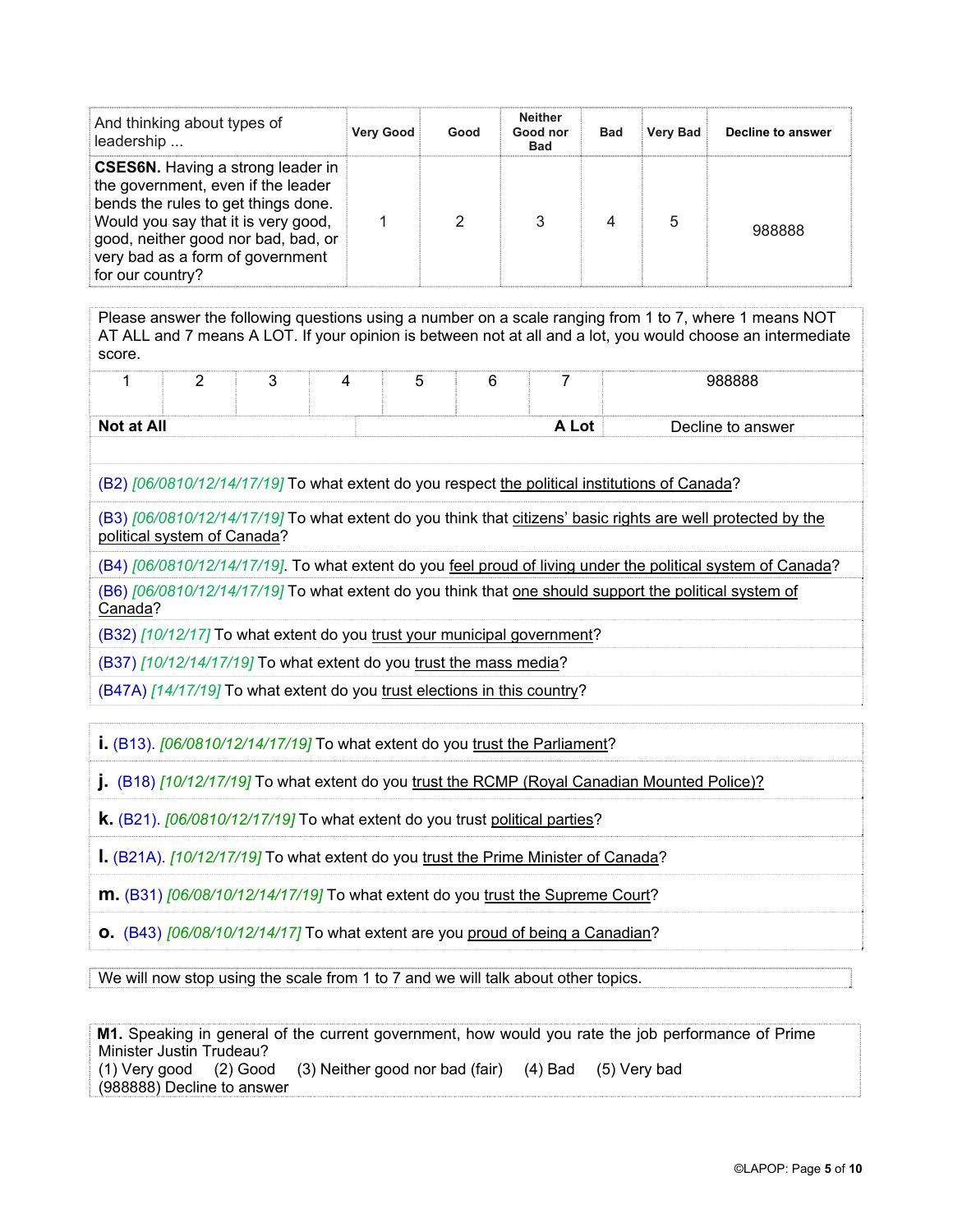|                                                                                                             |                          |  |  | ხ                     |                   |  | 988888 |  |  |  |
|-------------------------------------------------------------------------------------------------------------|--------------------------|--|--|-----------------------|-------------------|--|--------|--|--|--|
|                                                                                                             | <b>Strongly Disagree</b> |  |  | <b>Strongly Agree</b> | Decline to answer |  |        |  |  |  |
| Here are some statements. Please tell us your opinion using a scale from 1, which means "strongly disagree" |                          |  |  |                       |                   |  |        |  |  |  |
| to 7, which means "strongly agree". You can use any number between 1 and 7.                                 |                          |  |  |                       |                   |  |        |  |  |  |
| <b>ING4.</b> Democracy may have problems, but it is better than any other form of government.               |                          |  |  |                       |                   |  |        |  |  |  |

**e.** (CANAB2008) *[08/12/14/17/19]* Despite our differences, we Canadians have many things that unite us as a country Coded 1-7 **f.** (EFF1). *[10/12/14/17/19]* Those who govern this country are interested in what people like you think. Coded 1-7

Now we will stop using this scale from 1 to 7 and will talk about other topics...

|                                                            | <b>ANESTG.</b> How much do you trust the federal government to do what is right? |  |
|------------------------------------------------------------|----------------------------------------------------------------------------------|--|
| $(1)$ A lot $(2)$ Somewhat $(3)$ A little $(4)$ Not at all |                                                                                  |  |
| (988888) Decline to answer                                 |                                                                                  |  |

**PN4.** In general, would you say that you are very satisfied, satisfied, dissatisfied, or very dissatisfied with the way democracy works in Canada?<br>(1) Very satisfied (2) Satisfi (2) Satisfied (3) Dissatisfied (4) Very dissatisfied (988888) Decline to answer

**37.** (DEM2) *[06/10/12/14/17/19]* Which of the following statements do you agree with the most:

(1) For people like me it doesn't matter whether a government is democratic or non-democratic

(2) Democracy is preferable to any other form of government

(3) Under some circumstances an authoritarian government may be preferable to a democratic one.

(988888) Decline to answer

**38a.** (ECUPN5\_1). *[19]* In general, would you say that you are very satisfied, satisfied, dissatisfied or very dissatisfied with the way the political system works in Canada?

(1) Very satisfied

(2) Satisfied

(3) Dissatisfied

(4) Very dissatisfied

(988888) Decline to answer

And now on another topic.

**EXC7NEW**. Thinking of the politicians in Canada... how many of them do you believe are involved in corruption?

(1) None

(2) Less than half of them

(3) Half of them

(4) More than half of them

(5) All

(988888) Decline to answer

We are going to show you some statements about relationships of couples and we will ask you your opinion.

Suppose a woman in your neighborhood was beaten by their partner.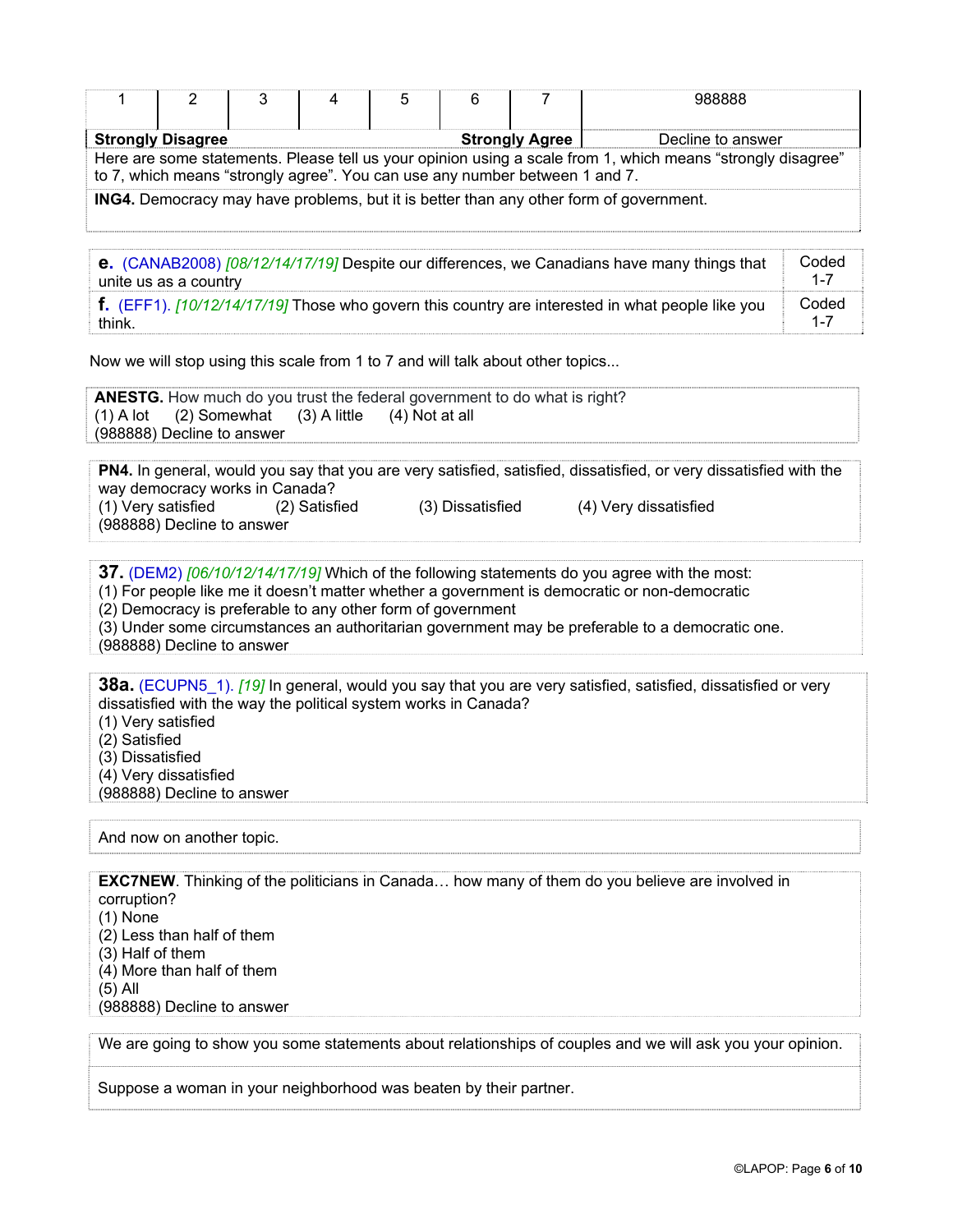|                            |                                                                               | AOJG2N. If the incident was reported, how likely would it be that the police would take it seriously? |
|----------------------------|-------------------------------------------------------------------------------|-------------------------------------------------------------------------------------------------------|
|                            | (1) Very likely (2) Somewhat likely (3) A little likely (4) Not at all likely |                                                                                                       |
| (988888) Decline to answer |                                                                               |                                                                                                       |
|                            |                                                                               |                                                                                                       |

**AOJG3N1.** If the case were brought to justice, how likely would the judicial system be to punish the culprit? (1) Very likely (2) Somewhat likely (3) A little likely (4) Not at all likely (988888) Decline to answer

**VB50.**Some say that in general, men are better political leaders than women. Do you... (1) Strongly agree (2) Agree (3) Disagree (4) Strongly disagree (988888) Decline to answer

**VB52.** If a politician is responsible for running the national economy, who would do a better job... (1) A man (2) A woman (3) It does not matter (988888) Decline to answer

|                        |  | 46. CANVB20. If a Canadian federal election were held today, which one of the following parties would you |
|------------------------|--|-----------------------------------------------------------------------------------------------------------|
| vote for? (Select one) |  |                                                                                                           |

- (01) The Liberal Party **[Skip to CAN14A]**
- (02) The Conservative Party **[Skip to CAN14A]**
- (03) The New Democratic Party **[Skip to CAN14A]**
- (04) QUEBEC ONLY: The Bloc Québécois **[Skip to CAN14A]**
- (05) The Green Party **[Skip to CAN14A]**
- (06) The People's Party of Canada **[Skip to CAN14A]**
- (98) Another Party (Please specify \_\_\_\_\_\_\_\_\_\_\_\_\_\_\_) **[Skip to CAN14A]**
- (99) None/Undecided/Too early to say **[Continue]**
- (988888) Decline to answer **[Skip to CAN14A]**
- 47. **CANVB20B.** (IF NONE/UNDECIDED/TOO EARLY TO SAY) Perhaps you have not yet made up your mind; is there nevertheless a party you might be inclined to support? (Select one)
- (01) The Liberal Party
- (02) The Conservative Party
- (03) The New Democratic Party
- (04) QUEBEC ONLY: The Bloc Québécois
- (05) The Green Party
- (06) The People's Party of Canada
- (98) Another Party (Please specify)
- (99) None*/*Undecided/Too early to say
- (988888) Decline to answer

**CAN14A.** And, which of the following statements comes closest to your view about the political system in Canada?

- (1) It needs to be completely reformed
- (2) It needs major changes
- (3) It needs minor changes
- (4) It doesn't need to be changed
- (988888) Decline to answer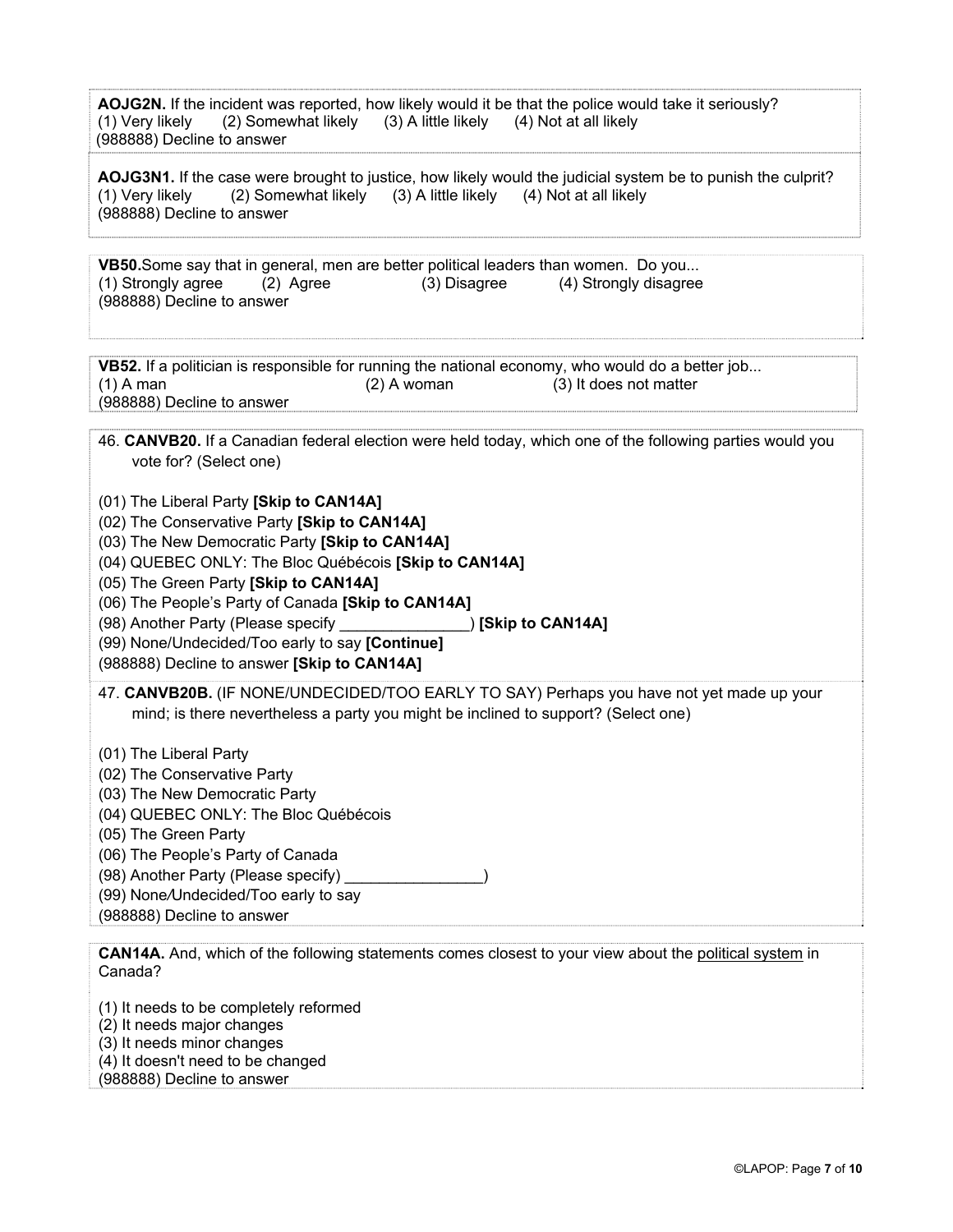**CANQUEBEC1.** As you may know, Quebec is the only province that did not sign the new Constitution that Canada adopted in 1982. What importance do you, personally, place on Quebec's signing the Constitution?

(1) A lot of importance (2) Some importance (3) Little importance (4) No importance (988888) Decline to answer

**CANCONST1.** Currently in Canada, judges are required to base their decisions on the English-language version of our constitution, even though the judges, lawyers, or participants involved in a legal case may themselves speak French.

Do you agree or disagree that judges in Canada should be able to base their decisions on either an English or a French version of our constitution, according to their preference?

(1) Strongly agree

(2) Somewhat agree

(3) Somewhat disagree

(4) Strongly disagree

(988888) Decline to answer

Speaking now of other topics ...

These final questions are about yourself for classification purposes. Your responses will be kept confidential. **75.** (EDCAN) *[06/08/12/14/17]* What is the highest level of education that you have reached?

(01) Some elementary

(02) Completed elementary

(03) Some high school

(04) Completed high school

(05) Community college/ vocational/ trade school/ CEGEP

(06) Some university

(07) Completed university

(08) Post-graduate university/professional degree

(988888) Decline to answer

**OCUP4A.** How do you mainly spend your time? Are you currently

(1) Working?

(2) Not working, but have a job?

(3) Actively looking for a job?

(4) A student?

(5) Taking care of the home?

(6) Retired, a pensioner or permanently disabled to work?

(7) Not working and not looking for a job?

(988888) Decline to answer

**Q10NEWT**. Which of the following best describes the total annual income before taxes of all members in your household for 2020?

(411) Between 0 and \$30,000 (412) Between \$30,001 and \$52,000 (413) Between \$52,001 and \$76,000 (414) Between \$76,001 and \$109,000 (415) More than \$109,000 (988888) Decline to answer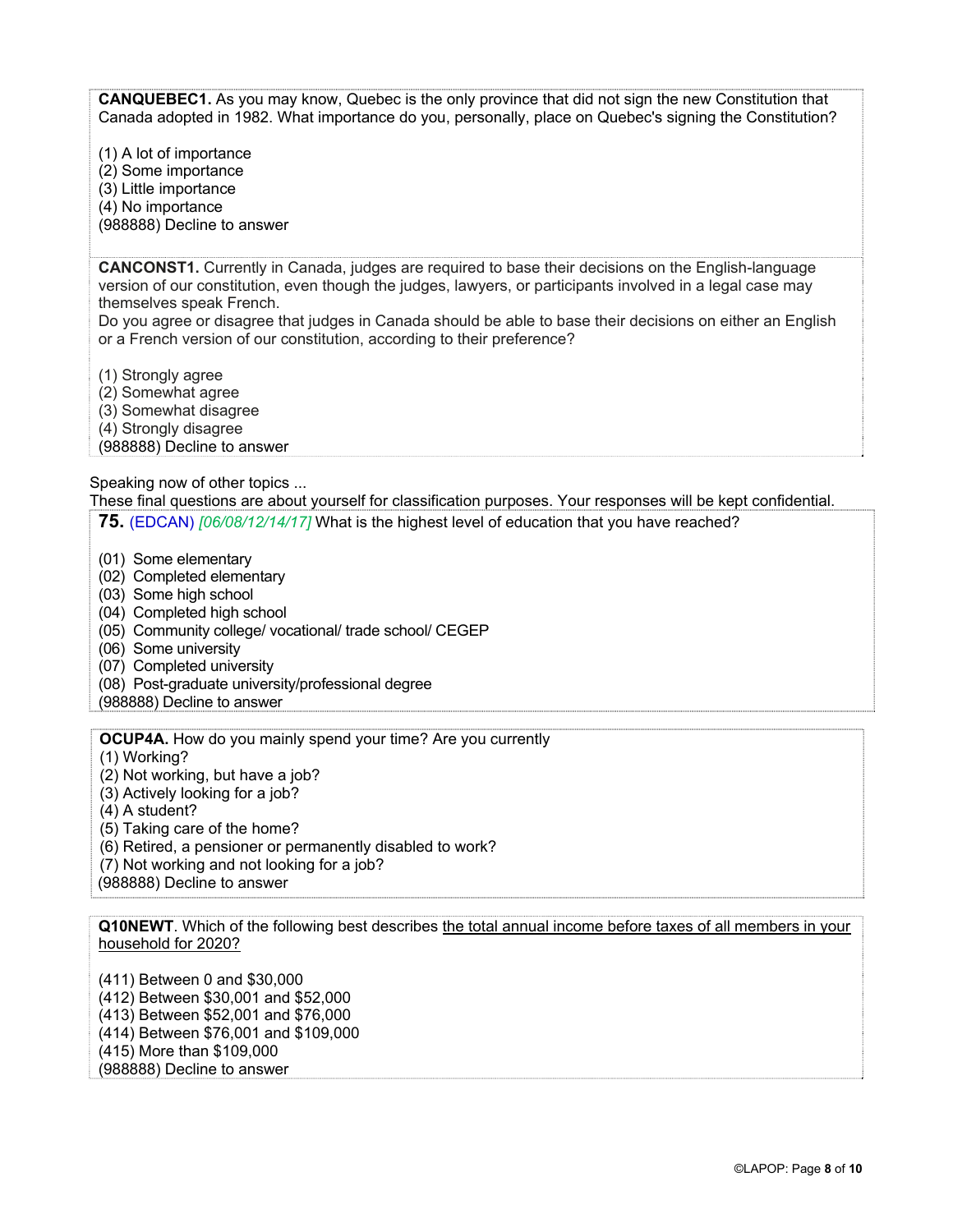**64.** (Q10D) *[10/12/14/17/19]* The salary that you receive and total household income:

(1) Is good enough for you and you can save from it

- (2) Is just enough for you, so that you do not have major problems
- (3) Is not enough for you and you are stretched
- (4) Is not enough for you and you are having a hard time

(988888) Decline to answer

(Q12C) *[10/12/14/17]***.** How many people in total live in your household at this time, including yourself?

(988888) Decline to answer

**\_\_\_\_\_\_\_\_\_\_\_** 

**Q12BN.** How many children under the age of 13 live in this household? **\_\_\_\_\_**   $00 = \text{None}$ (988888) Decline to answer

**69.** (CANETIDN) The Canadian census has been collecting information on the ancestral origins or cultural backgrounds of the population for over 100 years to capture the composition of Canada's diverse population. Below are the diversity categories that the census uses. Please let us know which category best describes you. Select more than one if applicable

#### **[PROGRAMMING NOTE: ALLOW MULTIPLE RESPONSES]**

(01) White (02) Indigenous/Aboriginal (First Nations, Métis, Inuit) (03) South Asian (e.g., East Indian, Pakistani, Sri Lankan, etc.) (04) Chinese (05) Black (06) Filipino (07) Latin American (08) Arab (09) Southeast Asian (e.g., Vietnamese, Cambodian, Laotian, Thai, etc.) (10) West Asian (e.g., Iranian, Afghan, etc.) (11) Korean (12) Japanese (97) Other (SPECIFY \_\_\_\_\_\_\_\_\_\_\_\_\_\_) (988888) Decline to answer

(GI0N) *[10/12/14/17/19]***.** About how often do you pay attention to the news, whether on TV, the radio, newspapers, or the internet? (1) Daily (2) A few times a week (3) A few times a month  $(4)$  A few times a year  $(5)$  Never (988888) Decline to answer

**70.** (CANNC4) *[10/12/14/17/19]* Were you born in Canada?  $(1)$  Yes  $(2)$  No  $(988888)$  Decline to answer

**TI**. Duration of the interview *[minutes]* 

**77.** (CANPOSN) *[10/12/14/17]* Please indicate the first three digits of your postal code: *(Do not include any spaces)*